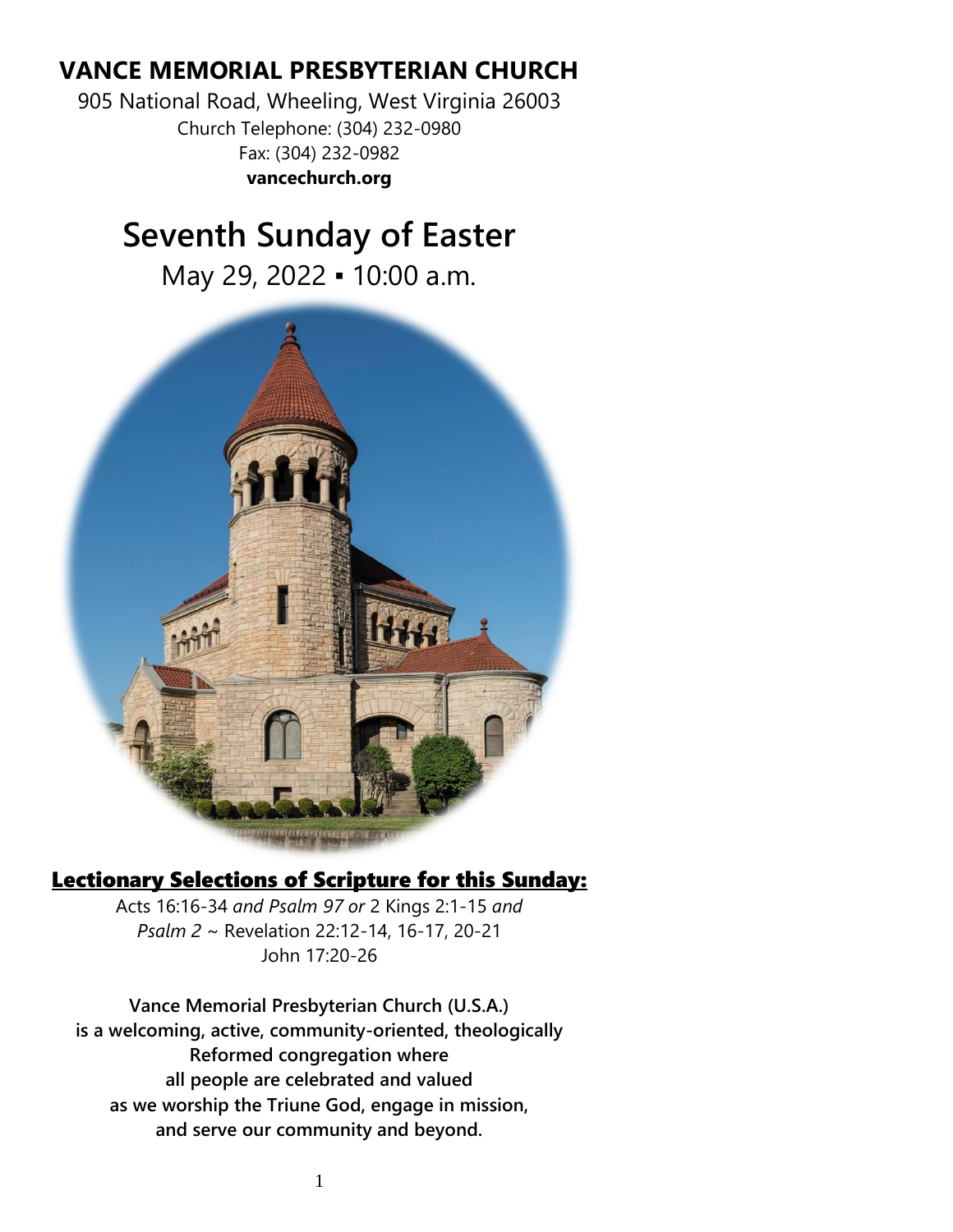## Gathering around God's Word

#### **PRELUDE**

OHIO VALLEY BRASS QUINTET *Battle Hymn of the Republic* Composed by W. M. Steffe; Arranged by D. M. Johnson

#### **CHIMES**

## **GREETINGS and ANNOUNCEMENTS**

**Please sign and pass the fellowship pad to the inside aisle.**

#### **PREPARATION for WORSHIP**

*God of the Ages, Whose Almighty Hand,* **GtG 331** "hymn of praise and prayer for peace" and which was included in the service on Memorial Sunday, May 28, 1944

#### **CALL to WORSHIP**

**Liturgist:** The Lord is king! Let the earth rejoice; **All: let the many coastlands be glad! Liturgist:** The heavens proclaim his righteousness; **All: and all the peoples behold his glory. Liturgist:** Light dawns for the righteous, **All: and joy for the upright in heart. Liturgist:** Rejoice in the Lord, O you righteous, **All: and give thanks to his holy name!**

#### **OPENING PRAYER**

**Our God, the heavens declare your glory and the firmament shows for the work of your hands. As we fully experience the good news of Easter and look toward the coming of the Spirit at Pentecost, open our hearts and minds to your Word dwelling within us, calling us to unity in Christ. Amen.**

#### **WOPENING HYMN of PRAISE**

*Great Are You, Lord: Great Is the Lord,* **GtG 614**

**CONFESSION and time of self-examination** *(congregation may be seated)* The proof of God's amazing love is this: that while we were yet sinners, Christ died for us. Christ rose for us. Christ reigns in power for us. Christ even prays for us. With such assurance, we need not fear confession but simply draw near to our maker in candor.

**Almighty God, you have raised Jesus from death to life, and crowned him Lord of all. We confess that we have not bowed**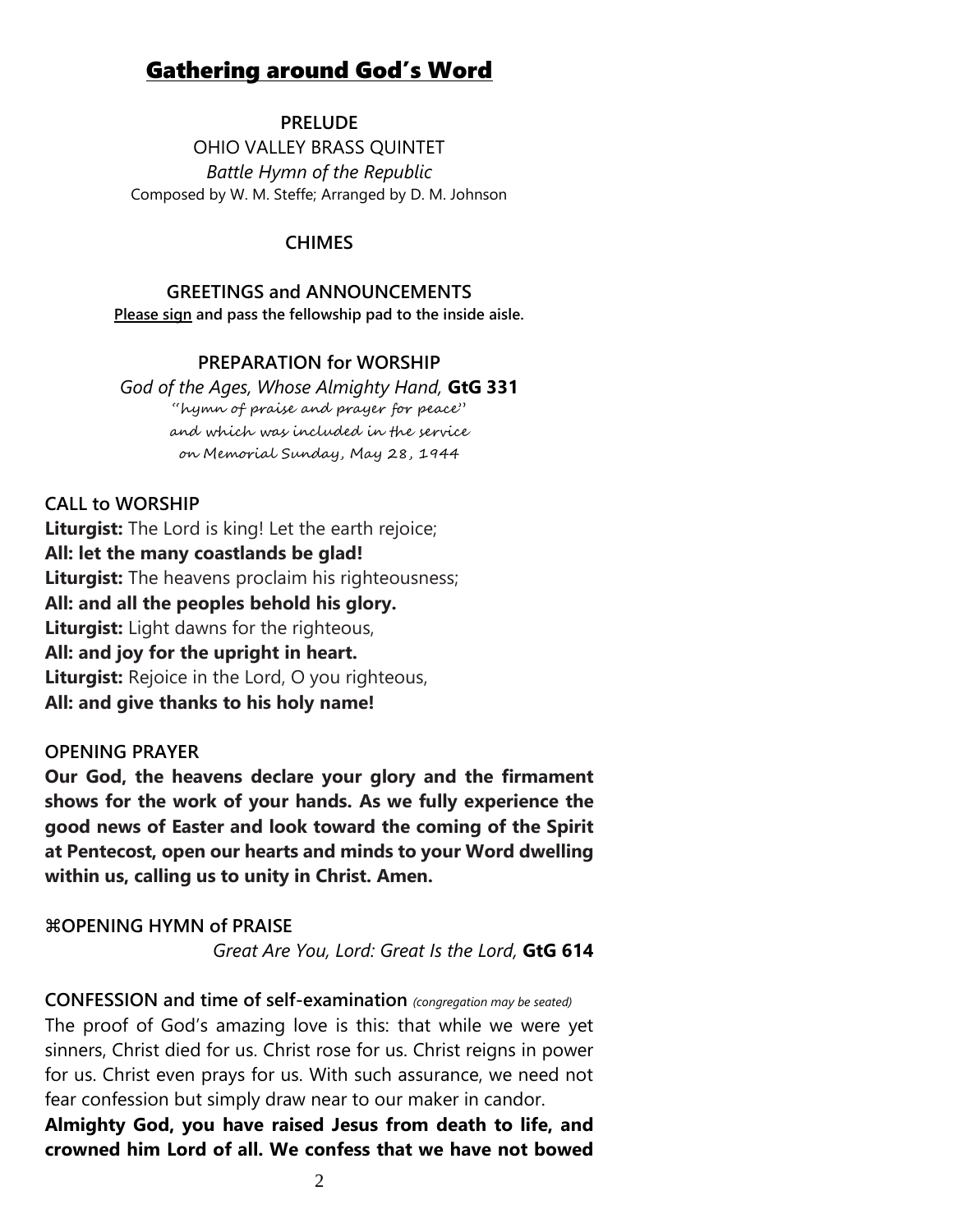**before him or acknowledged his rule in our lives. We have gone along with the ways of the world and failed to give him glory. Forgive us, and raise us from sin, that we may be your faithful people, obeying the commands of our Lord Jesus Christ, who rules the world, and is head of the church, his body.**

**SILENT PRAYER of CONFESSION**

**SUNG RESPONSE** *In God Alone,* **GtG 814**

#### **DECLARATION OF PARDON**

**Liturgist:** The saying is true and worthy of full acceptance that Christ died to save sinners. Siblings, believe the promise of the gospel: in Jesus Christ, we are forgiven.

**All: Thanks be to God. Amen.**

## **GLORIA PATRI** *Glory Be to the Father,* **GtG 581**

Glory be to the Father, and to the Son, and to the Holy Ghost; as it was in the beginning, is now, and ever shall be, world without end. Amen, amen.

## **PASSING the PEACE of CHRIST**

May the Peace of Christ be with you! **And also, with you!**

## Encountering God's Word

 **SONG of ILLUMINATION** *God Will Take Care of You* **The Celebration Hymnal #692**

## **CHILDREN'S MESSAGE**

## **The ANTHEM**

*People of the Light* Incorporating tune: WIE SCHÖN LEUCHTET Words and Music by Joseph M. Martin Refer to**GtG 827,** O Morning Star, How Fair and Bright, and the notes at the bottom of that page.

> O Morning Star, send forth Your light. Bring heaven's glory to our night. Together, we shall praise You. O Righteous Star, shine in this place. Clothe us in light and perfect grace. Awake our hearts to service. You are holy. You are holy. You are glory. You are worthy of our praise. Let the church break forth with joyful music.

*REFRAIN:* We are people of the Light.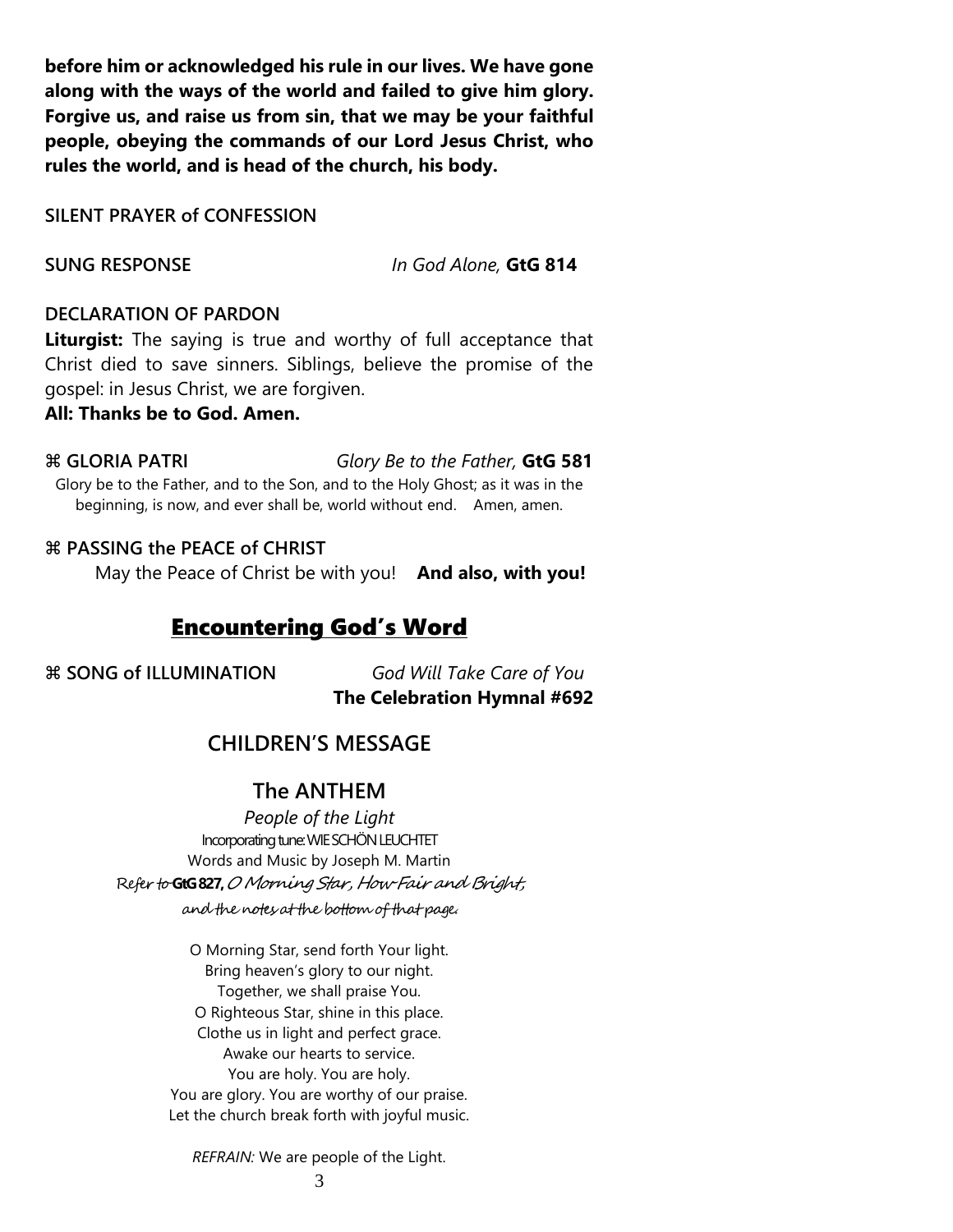We are keepers of the flame, children of the Morning Star. We shine the glory of God's name. We are temples of the dawn. We are torches burning bright, reflections of the risen Son. We are God's beacon for the right. May our altars blaze with worship. May our candles warm the night. Come and shine through us, Lord Jesus, for Your glory, make us people of the Light.

Lord, may Your brilliance pour from ev'ry window. Lord, may Your radiance shine on ev'ry face. Lord, let the warmth of Your love show through us. Lord, let Your light from above flow through us. Lord, may the flame of Your Spirit renew us. Speak once again, "Let there be Light!" *REFRAIN…*

#### **The SCRIPTURE**

#### **PSALTER SINGING:**

**<sup>1</sup> The LORD is king! Let the earth rejoice;**

Psalm 97

**let the many coastlands be glad!** *<sup>2</sup> Clouds and thick darkness are all around him; righteousness and justice are the foundation of his throne.* **<sup>3</sup> Fire goes before him and consumes his adversaries on every side.** *<sup>4</sup> His lightnings light up the world; the earth sees and trembles.* **<sup>5</sup> The mountains melt like wax before the LORD, before the Lord of all the earth.** *<sup>6</sup> The heavens proclaim his righteousness, and all the peoples behold his glory.* **<sup>7</sup> All servants of images are put to shame, those who make their boast in worthless idols; all gods bow down before him.** *<sup>8</sup> Zion hears and is glad, and the towns[\[a\]](https://www.biblegateway.com/passage/?search=Psalm+97&version=NRSVUE#fen-NRSVUE-15487a) of Judah rejoice because of your judgments, O God.* **<sup>9</sup> For you, O LORD, are most high over all the earth; you are exalted far above all gods.** *<sup>10</sup> You who love the LORD, hate evil; he guards the lives of his faithful; he rescues them from the hand of the wicked.* **<sup>11</sup> Light dawns[\[b\]](https://www.biblegateway.com/passage/?search=Psalm+97&version=NRSVUE#fen-NRSVUE-15490b) for the righteous and joy for the upright in heart.**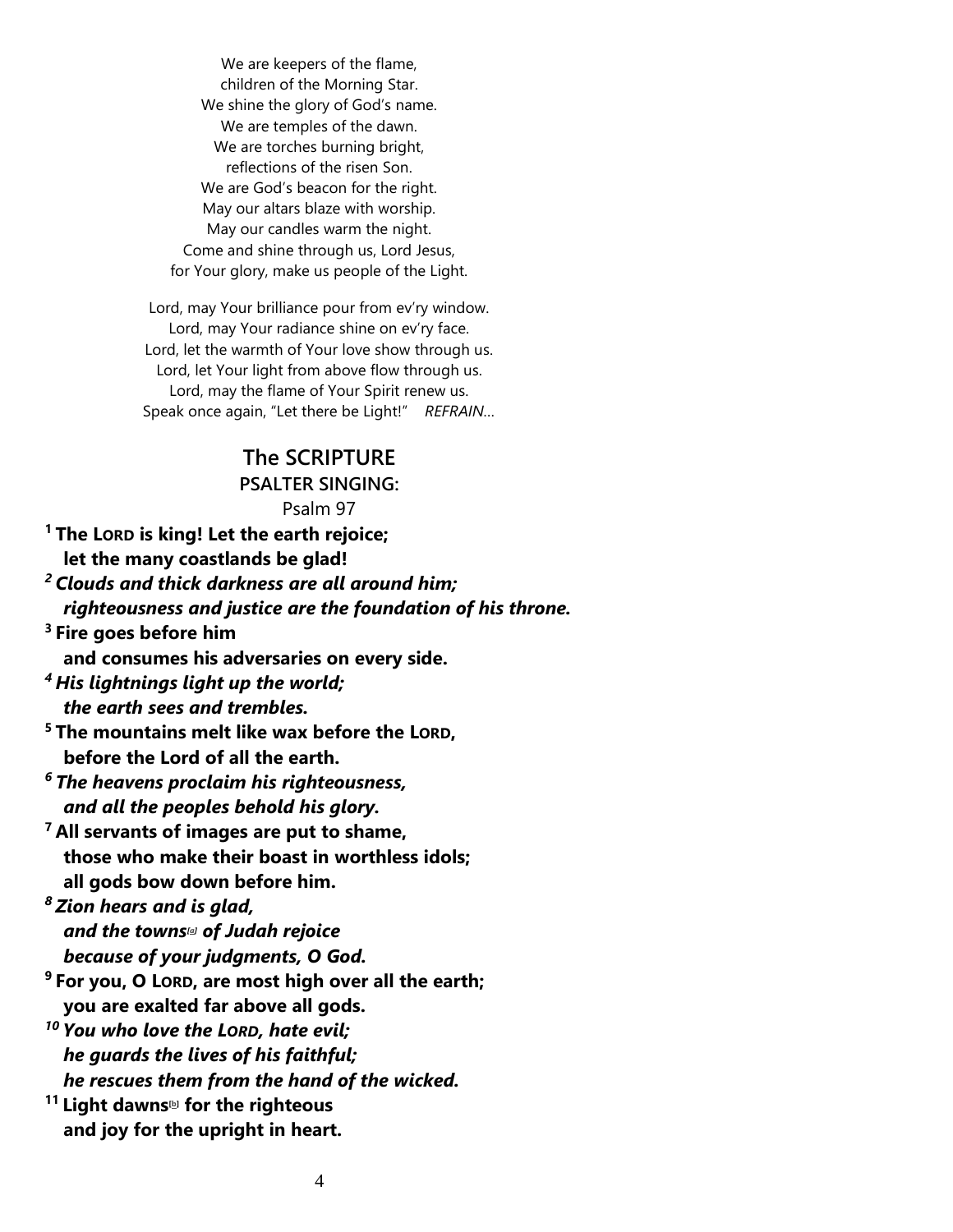## *<sup>12</sup> Rejoice in the LORD, O you righteous, and give thanks to his holy name!*

**NEWER TESTAMENT READING:** Acts 16:16-34 The Word of the Lord … **Thanks be to God!**

## **MORNING MESSAGE**

Rev. Erica L. Harley

## Responding to God's Word

**AFFIRMATION OF FAITH:** From the Confession of 1967

**In Jesus of Nazareth, true humanity was realized once for all. Jesus, a Palestinian Jew, lived among his own people and shared their needs, temptations, joys and sorrows. He expressed the love of God in word and deed and became a brother to all. The risen Christ is the Savior of all humanity. Those joined to him by faith are set right with God and commissioned to serve as his reconciling community. Christ is head of this community, the church, which begins with the apostles and continues through all generations. God's sovereign love is a mystery beyond the reach of the human mind. Human thought ascribes to God superlatives of power, wisdom, and goodness. But God reveals his love in Jesus Christ by showing power in the form of a servant, wisdom in the folly of the cross, and goodness in receiving sinners. The power of God's love to transform the world discloses that the Redeemer is the Lord and Creator who made all things to serve the purpose of his love.** 

**SONG of AFFIRMATION** 

*Wonder of Wonders, Here Revealed,* **GtG 489**

#### **INVITATION to the OFFERING**

Leader: Jesus prayed: As you have sent me into the world, so I have sent them into the world. Living in the world, we gather the gifts we have received, and bring them before God, offering back what we have, so that the world may know the love of Christ and become one. *(congregation may be seated)*

## **The OFFERTORY**

*His Eye Is on the Sparrow* Arranged by Mark Hayes Please refer to **GtG 661, verses 1 and 3.**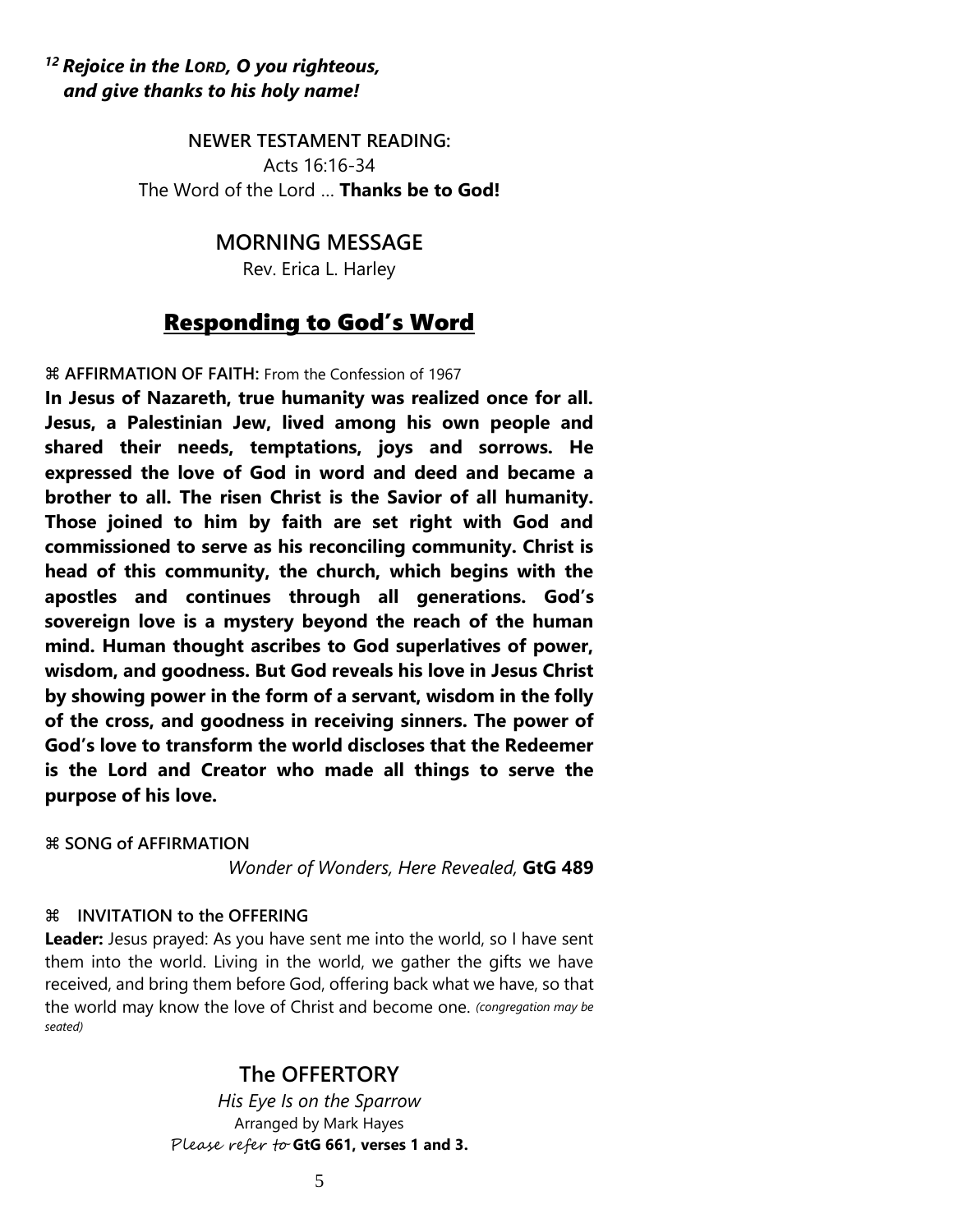**DOXOLOGY** *Praise God, from Whom All Blessings Flow,* **GtG 606** Praise God, from whom all blessings flow; praise him, all creatures here below; praise him above, ye heavenly host; praise Father, Son, and Holy Ghost. Amen.

### **PRAYER of DEDICATION**

**As Elisha took up Elijah's mantle, we present these gifts that through them the church may take up the mantle of Christ and proclaim his Word to the world through acts of justice and love. Amen.***(congregation may be seated)*

**MORNING PRAYER & OUR LORD'S PRAYER Our Father, who art in Heaven, hallowed be Thy name. Thy kingdom come, Thy will be done, on earth, as it is in Heaven! Give us this day our daily bread; and forgive us our debts, as we forgive our debtors; And lead us not into temptation, but deliver us from evil. For thine is the kingdom, and the power, and the glory forever. Amen!**

## Taking God's Word out, into our Worlds

**CLOSING HYMN** *Freedom Is Coming,* **GtG 359**

**BENEDICTION**

**BENEDICTION RESPONSE** *My Country, 'Tis of Thee,* **GtG 337**  also included in the service on Memorial Sunday, May 28, 1944

**POSTLUDE POSTLUDE OHIO VALLEY BRASS QUINTET** *America, the Beautiful* Composed by Samuel A. Ward; Arranged by David Uber

Please stand if able.

**GtG**=Glory to God Hymnal

**Songs used with CCLI License # 1223079**

#### **10:00 a.m. Service of Worship regularly broadcast over WKWK-FM 97.3**

**Today's worship service liturgy is written by Barbara Chaapel and provided for free distribution by** *Presbyterian Outlook,* **2022**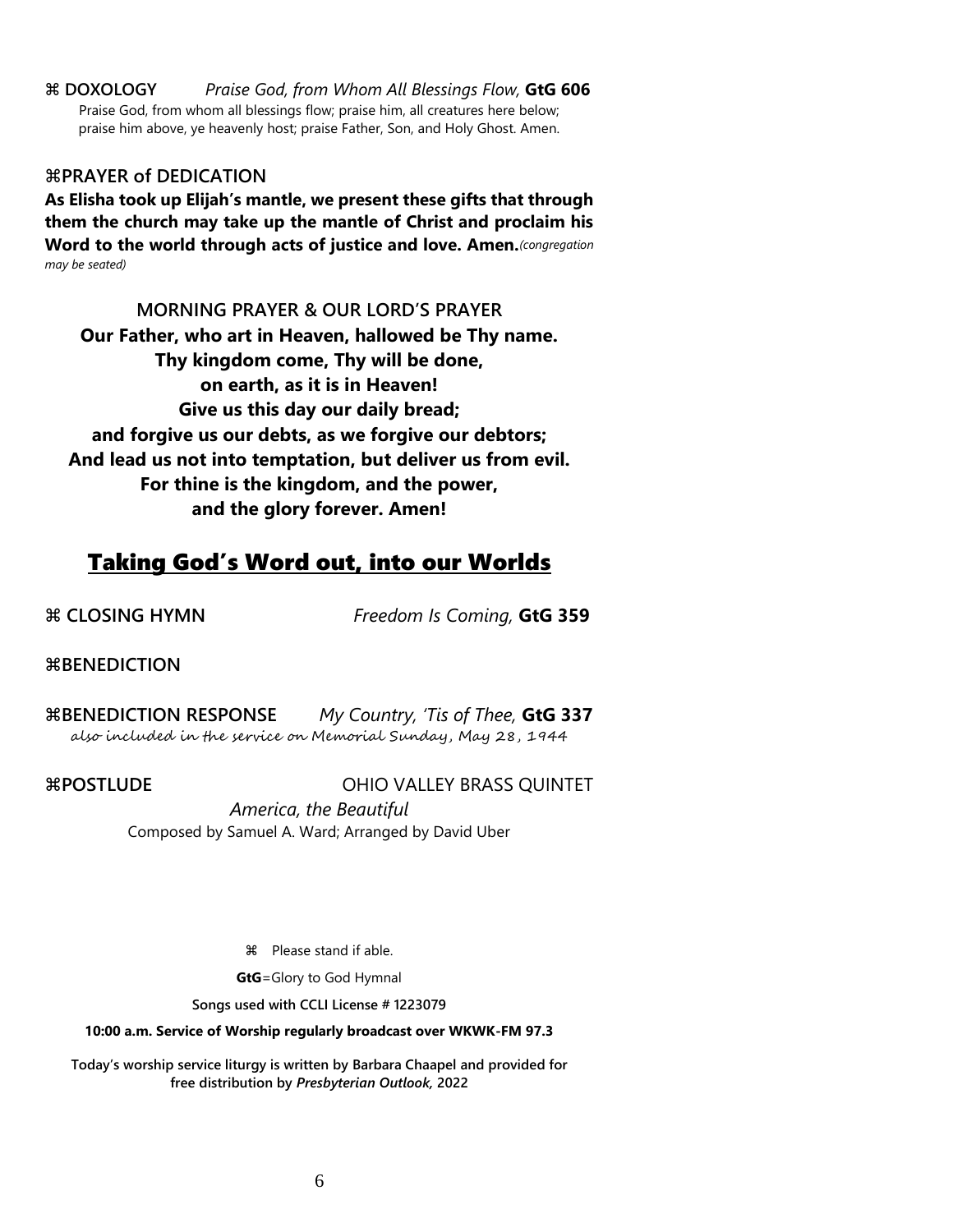# **AdVance Announcements**

- *Welcome to Vance Memorial Presbyterian Church, a traditional church with Spirit, serving the greater Wheeling Community and beyond!* We welcome our radio congregation listening to our live worship on 97.3 WKWK-FM. Radio listeners can go to vancechurch.org, select the "News" tab and choose "Bulletin" to follow along with a PDF of the worship service. If you ever need prayer or would like home communion, please contact the church office at 1-304-232-0980
- Attendance in worship last Sunday was 59; Giving for the month of April was \$7,360.
- We thank Kevin Miller for serving as liturgist today.
- In preparation for the Big Band Expo on Sunday, June 12, 2022 at 6:30pm, come join us for dance lessons on Wednesday, May 18, 25 and June 1 at 7pm in the Fellowship Hall.
- Vance is hosting the Big Band Exp! on Sunday, June 12, 2022 at 6:30pm in the Fellowship Hall. It is a new and exciting experimental experience featuring music of the great band leaders Glenn Miller, Les Brown, Woody Herman & Benny Goodman. Music performed by the Collaborative Connection Keyboard Orchestra und the direction of Dr. Millard Neal. Vocals by Cindy Moss and dance by Cassidy Sansone. Tickets cost \$20 per person and can be purchased on Sunday morning in the Narthex or from the church office during office hours.
- The Church office will be closed Monday, May 30, 2022 in observance of Memorial Day. Staff will return Tuesday, May 31, 2022.
- We welcome the Ohio Valley Brass Quintet for helping lead us in Worship this morning.
- Vance Youth are invited to attend the Chris Tomlin and Hillsong United Concert in Pittsburgh on Friday, June 10, 2022. Please RSVP to Pastor Erica if you would like to come. Friends encouraged!